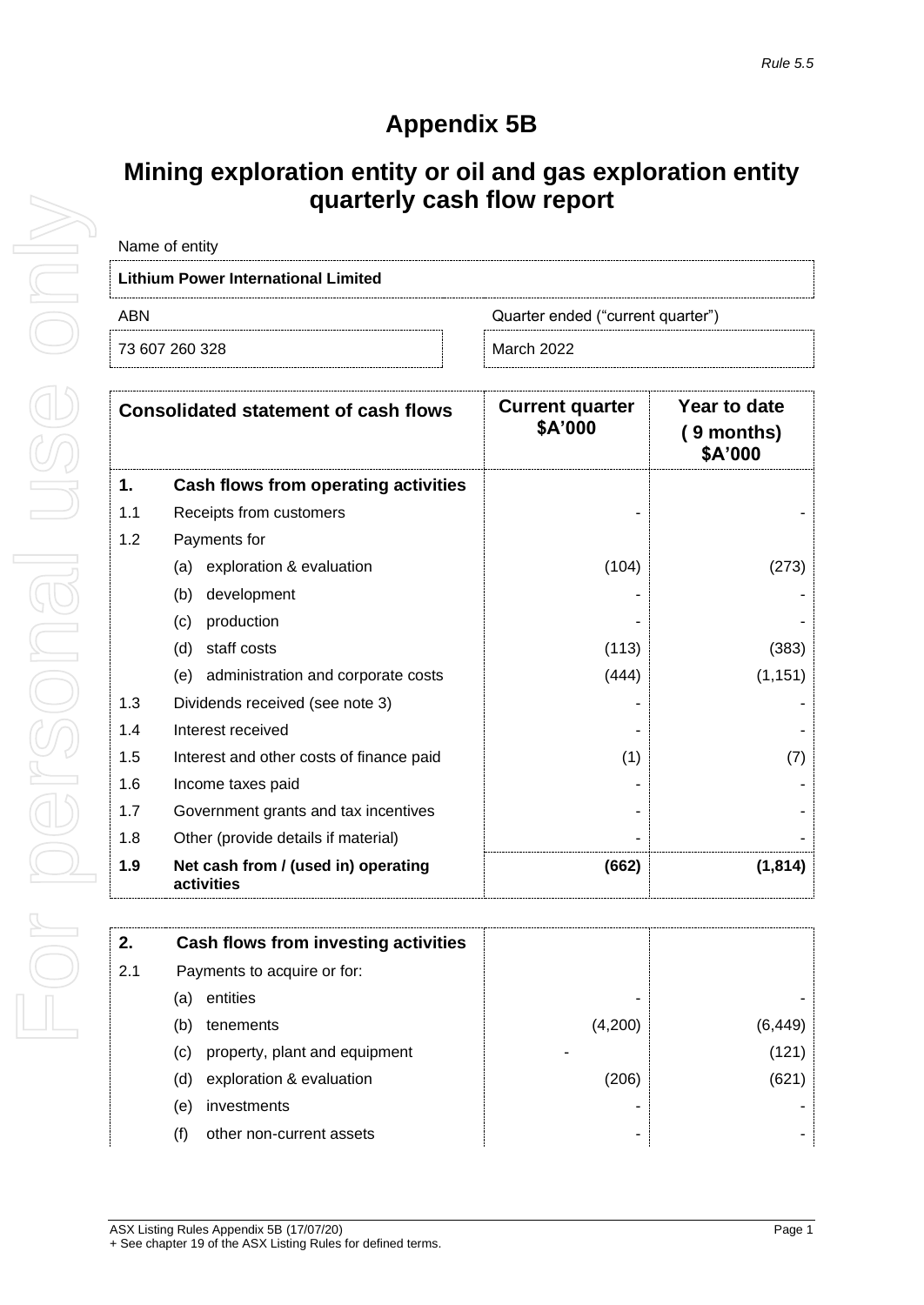|     | <b>Consolidated statement of cash flows</b>       | <b>Current quarter</b><br>\$A'000 | Year to date<br>$(9$ months)<br>\$A'000 |
|-----|---------------------------------------------------|-----------------------------------|-----------------------------------------|
| 2.2 | Proceeds from the disposal of:                    |                                   |                                         |
|     | entities<br>(a)                                   |                                   |                                         |
|     | (b)<br>tenements                                  |                                   | 1,143                                   |
|     | (c)<br>property, plant and equipment              |                                   |                                         |
|     | (d)<br>investments                                |                                   |                                         |
|     | other non-current assets<br>(e)                   |                                   |                                         |
| 2.3 | Cash flows from loans to other entities           |                                   | 150                                     |
| 2.4 | Dividends received (see note 3)                   |                                   |                                         |
| 2.5 | Other (provide details if material)               |                                   |                                         |
| 2.6 | Net cash from / (used in) investing<br>activities | (4,406)                           | (5,898)                                 |

| 3.   | Cash flows from financing activities                                                       |     |        |
|------|--------------------------------------------------------------------------------------------|-----|--------|
| 3.1  | Proceeds from issues of equity securities<br>(excluding convertible debt securities)       |     | 12,400 |
| 3.2  | Proceeds from issue of convertible debt<br>securities                                      |     |        |
| 3.3  | Proceeds from exercise of options                                                          | 225 | 225    |
| 3.4  | Transaction costs related to issues of equity<br>securities or convertible debt securities |     | (635)  |
| 3.5  | Proceeds from borrowings                                                                   |     |        |
| 3.6  | Repayment of borrowings                                                                    |     |        |
| 3.7  | Transaction costs related to loans and<br>borrowings                                       |     |        |
| 3.8  | Dividends paid                                                                             |     |        |
| 3.9  | Other (provide details if material)                                                        |     |        |
| 3.10 | Net cash from / (used in) financing<br>activities                                          | 225 | 11,990 |

| 4.  | Net increase / (decrease) in cash and<br>cash equivalents for the period |          |          |
|-----|--------------------------------------------------------------------------|----------|----------|
| 4.1 | Cash and cash equivalents at beginning of<br>period                      | 15.401   | 6,281    |
| 4.2 | Net cash from / (used in) operating<br>activities (item 1.9 above)       | (662)    | (1, 814) |
| 4.3 | Net cash from / (used in) investing activities<br>(item 2.6 above)       | (4, 406) | (5,898)  |
| 4.4 | Net cash from / (used in) financing activities<br>(item 3.10 above)      | 225      | 11,990   |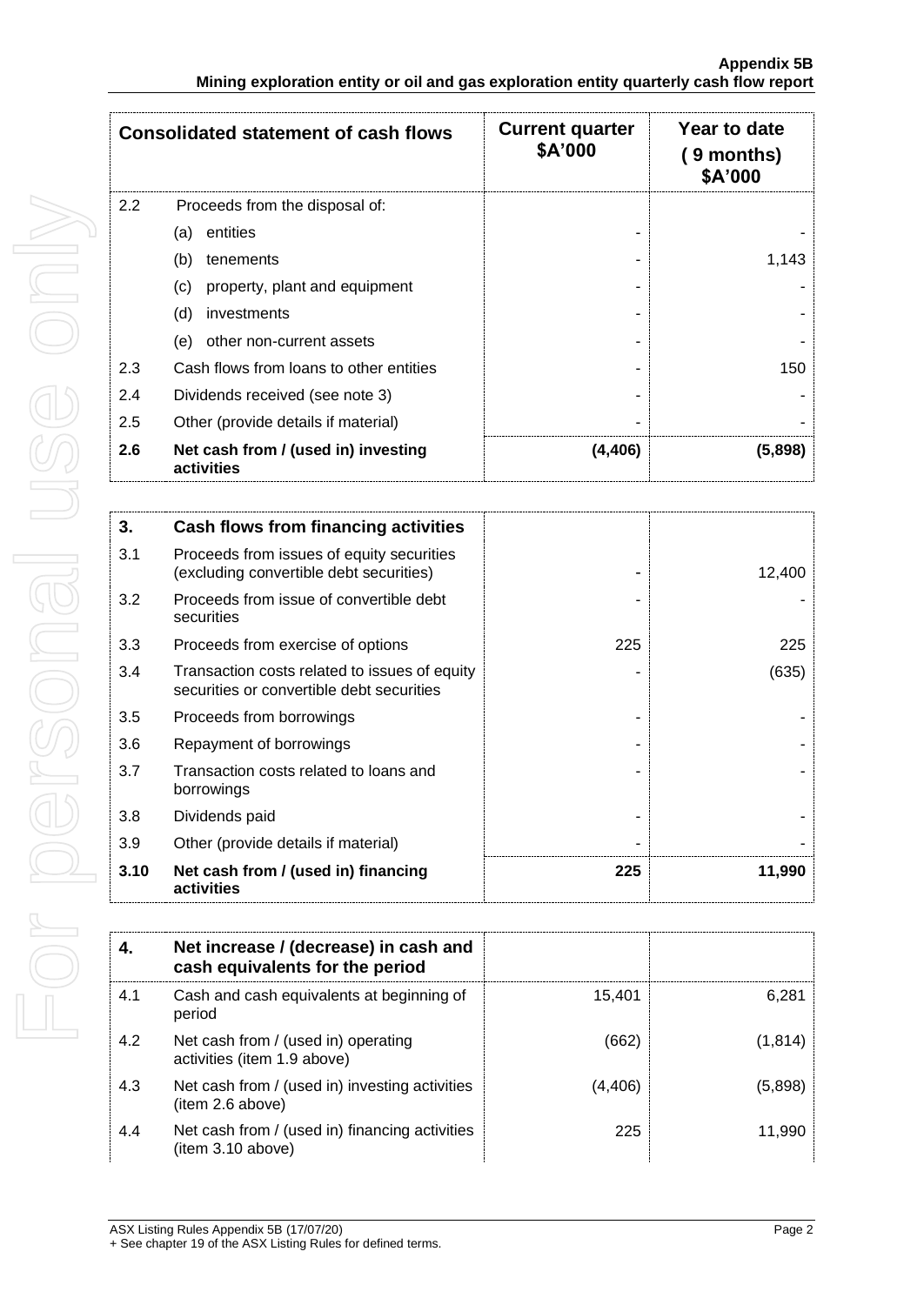|     | <b>Consolidated statement of cash flows</b>          | <b>Current quarter</b><br>\$A'000 | Year to date<br>( 9 months)<br>\$A'000 |
|-----|------------------------------------------------------|-----------------------------------|----------------------------------------|
| 4.5 | Effect of movement in exchange rates on<br>cash held | 43                                | 42                                     |
| 4.6 | Cash and cash equivalents at end of<br>period        | 10,601                            | 10,601                                 |

| 5.  | Reconciliation of cash and cash<br>equivalents<br>at the end of the quarter (as shown in the<br>consolidated statement of cash flows) to the<br>related items in the accounts | <b>Current quarter</b><br>\$A'000 | <b>Previous quarter</b><br>\$A'000 |
|-----|-------------------------------------------------------------------------------------------------------------------------------------------------------------------------------|-----------------------------------|------------------------------------|
| 5.1 | <b>Bank balances</b>                                                                                                                                                          | 10.601                            | 15.401                             |
| 5.2 | Call deposits                                                                                                                                                                 |                                   |                                    |
| 5.3 | <b>Bank overdrafts</b>                                                                                                                                                        |                                   |                                    |
| 5.4 | Other (provide details)                                                                                                                                                       |                                   |                                    |
| 5.5 | Cash and cash equivalents at end of<br>quarter (should equal item 4.6 above)                                                                                                  | 10,601                            | 15,401                             |

| 6.                                                                                                                                                          | Payments to related parties of the entity and their<br>associates                          | <b>Current quarter</b><br>\$A'000 |
|-------------------------------------------------------------------------------------------------------------------------------------------------------------|--------------------------------------------------------------------------------------------|-----------------------------------|
| 6.1                                                                                                                                                         | Aggregate amount of payments to related parties and their<br>associates included in item 1 | 206                               |
| 6.2                                                                                                                                                         | Aggregate amount of payments to related parties and their<br>associates included in item 2 |                                   |
| Note: if any amounts are shown in items 6.1 or 6.2, your quarterly activity report must include a description of, and an<br>explanation for, such payments. |                                                                                            |                                   |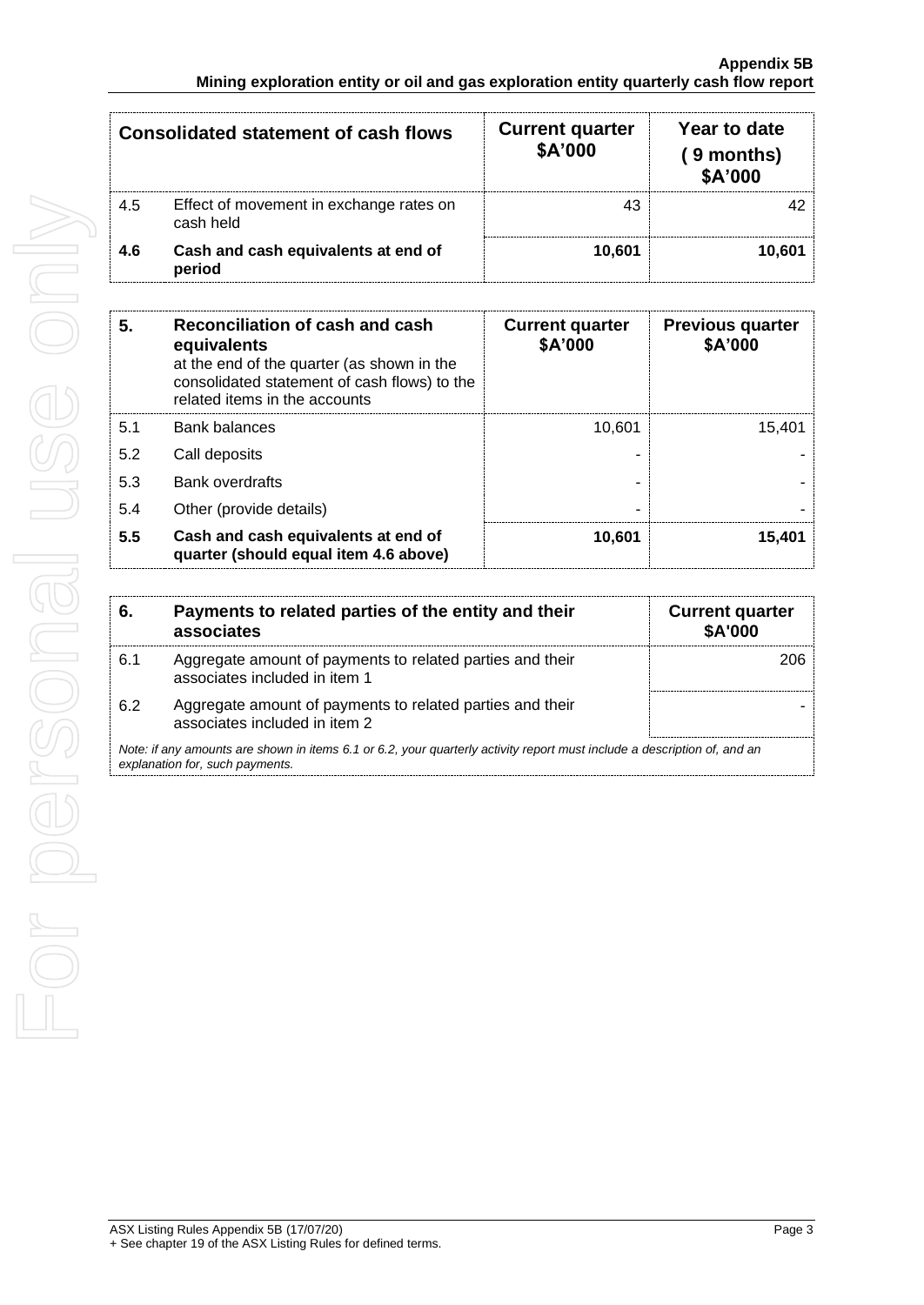| 7.  | <b>Financing facilities</b><br>Note: the term "facility' includes all forms of financing<br>arrangements available to the entity.<br>Add notes as necessary for an understanding of the<br>sources of finance available to the entity. | <b>Total facility</b><br>amount at quarter<br>end<br>\$A'000 | Amount drawn at<br>quarter end<br>\$A'000 |
|-----|----------------------------------------------------------------------------------------------------------------------------------------------------------------------------------------------------------------------------------------|--------------------------------------------------------------|-------------------------------------------|
| 7.1 | Loan facilities                                                                                                                                                                                                                        |                                                              |                                           |
| 7.2 | Credit standby arrangements                                                                                                                                                                                                            |                                                              |                                           |
| 7.3 | Other (please specify)                                                                                                                                                                                                                 |                                                              |                                           |
| 7.4 | <b>Total financing facilities</b>                                                                                                                                                                                                      |                                                              |                                           |
| 7.5 | Unused financing facilities available at quarter end                                                                                                                                                                                   |                                                              |                                           |
| 7.6 | Include in the box below a description of each facility above, including the lender, interest<br>rate maturity data and whather it is secured or unsecured. If any additional financing                                                |                                                              |                                           |

7.6 Include in the box below a description of each facility above, including the lender, interest rate, maturity date and whether it is secured or unsecured. If any additional financing facilities have been entered into or are proposed to be entered into after quarter end, include a note providing details of those facilities as well.

| 8.  | Estimated cash available for future operating activities                                                                                                                                                                        | \$A'000 |
|-----|---------------------------------------------------------------------------------------------------------------------------------------------------------------------------------------------------------------------------------|---------|
| 8.1 | Net cash from / (used in) operating activities (item 1.9)                                                                                                                                                                       | (662)   |
| 8.2 | (Payments for exploration & evaluation classified as investing<br>activities) (item $2.1(d)$ )                                                                                                                                  | (206)   |
| 8.3 | Total relevant outgoings (item $8.1 +$ item $8.2$ )                                                                                                                                                                             | (868)   |
| 8.4 | Cash and cash equivalents at quarter end (item 4.6)                                                                                                                                                                             | 10,601  |
| 8.5 | Unused finance facilities available at quarter end (item 7.5)                                                                                                                                                                   |         |
| 8.6 | Total available funding (item $8.4 +$ item $8.5$ )                                                                                                                                                                              | 10,601  |
|     |                                                                                                                                                                                                                                 |         |
| 8.7 | Estimated quarters of funding available (item 8.6 divided by<br>item $8.3$ )                                                                                                                                                    | 12.2    |
|     | Note: if the entity has reported positive relevant outgoings (ie a net cash inflow) in item 8.3, answer item 8.7 as "N/A".<br>Otherwise, a figure for the estimated quarters of funding available must be included in item 8.7. |         |
| 8.8 | If item 8.7 is less than 2 quarters, please provide answers to the following questions:                                                                                                                                         |         |
|     | 8.8.1<br>Does the entity expect that it will continue to have the current level of net operating<br>cash flows for the time being and, if not, why not?                                                                         |         |
|     | Answer: N/A                                                                                                                                                                                                                     |         |

8.8.2 Has the entity taken any steps, or does it propose to take any steps, to raise further cash to fund its operations and, if so, what are those steps and how likely does it believe that they will be successful?

Answer: N/A